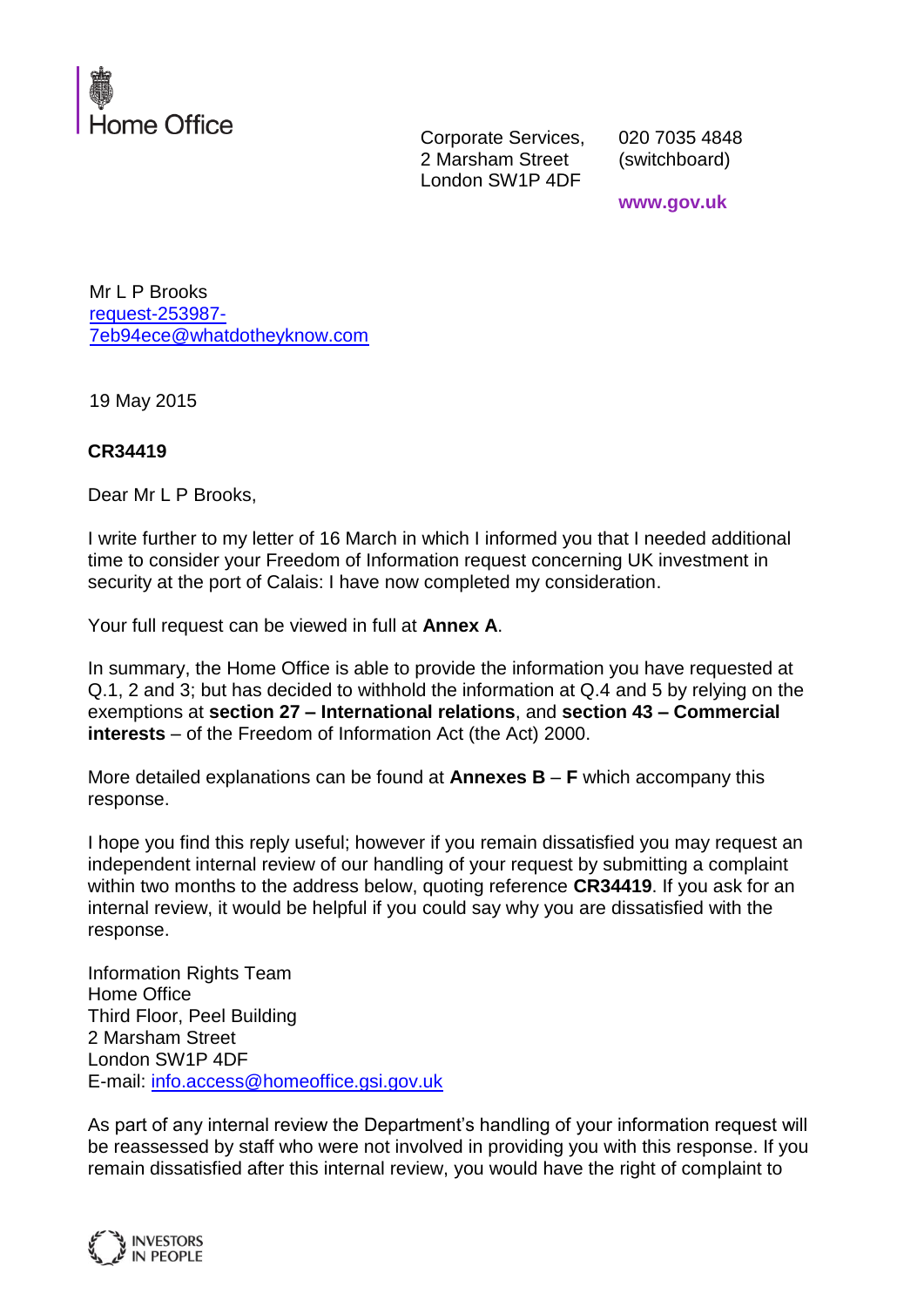the Information Commissioner as established by section 50 of the Freedom of Information Act.

Yours sincerely

# **R Taylor**

Information Rights Team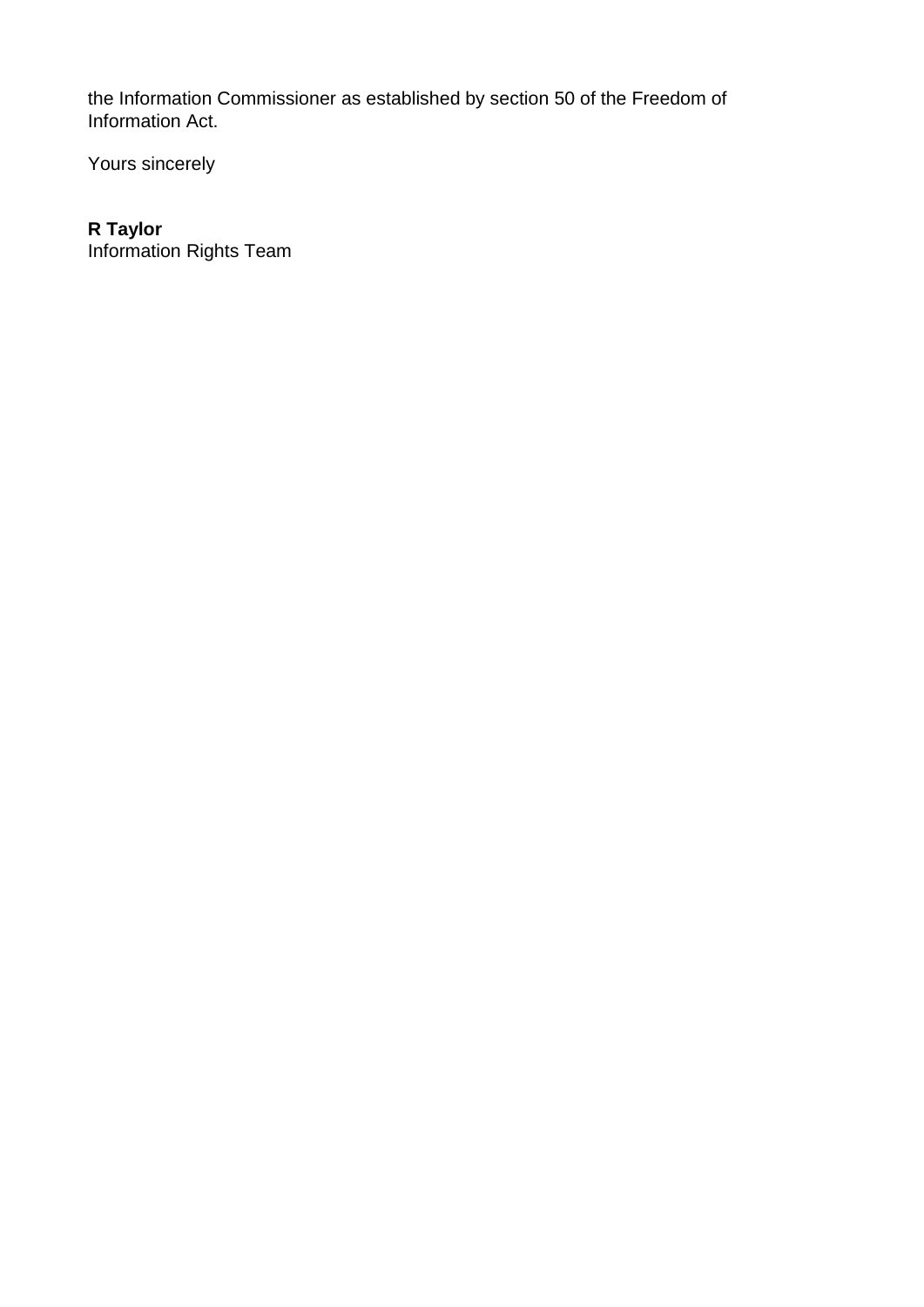#### **Annex A**

#### **FOI Request –Mr L P Brooks– 16 February 2015**

Dear Home Office,

I am writing to request information in reference to the below question from the House of Commons Hansard record from 05/01/2015:

"5 Jan 2015 : Column 13 Charlie Elphicke: Can my hon. Friend confirm that the £12 million in the agreement will be spent on bolstering security and not on a welcome centre at Calais? Will he also reject representations from UKIP that the border controls at Calais should be scrapped and brought back to Dover?

James Brokenshire: I am very pleased to underline the points that my hon. Friend makes. We are not providing financial support for any day centres. Our financial support is focused on security at Calais and on confronting the organised criminality that seeks to take advantage of those trying to come to the UK. The juxtaposed controls absolutely benefit this country and we have no plans to change that"

Hansard link: [http://www.publications.parliament.uk/pa/cm201415/cmhansrd/cm150105/debtext/1501](http://www.publications.parliament.uk/pa/cm201415/cmhansrd/cm150105/debtext/150105-0001.htm) [05-0001.htm](http://www.publications.parliament.uk/pa/cm201415/cmhansrd/cm150105/debtext/150105-0001.htm)

I would like to request: 1) what is the specific name of the "agreement", mentioned in the above question, that will see £12 million spent on bolstering security in Calais?

2) what is the breakdown of fund allocation of the £12 million by: a) government departments, b) sector (private/public/voluntary)?

3) how much of the £12 million will be opened to private tender?

4) any, and all, documents which outline a budget or funding allocation for the £12 million for for the entirety of the three year programme?

The above question also references support for "day centres". In reference to this I would also like to request:

1) all communiques between UK govt and the relevant French authorities concerning the Centre Aéré Jules Ferry day centre since 2001?

Yours faithfully,

MR. L P Brooks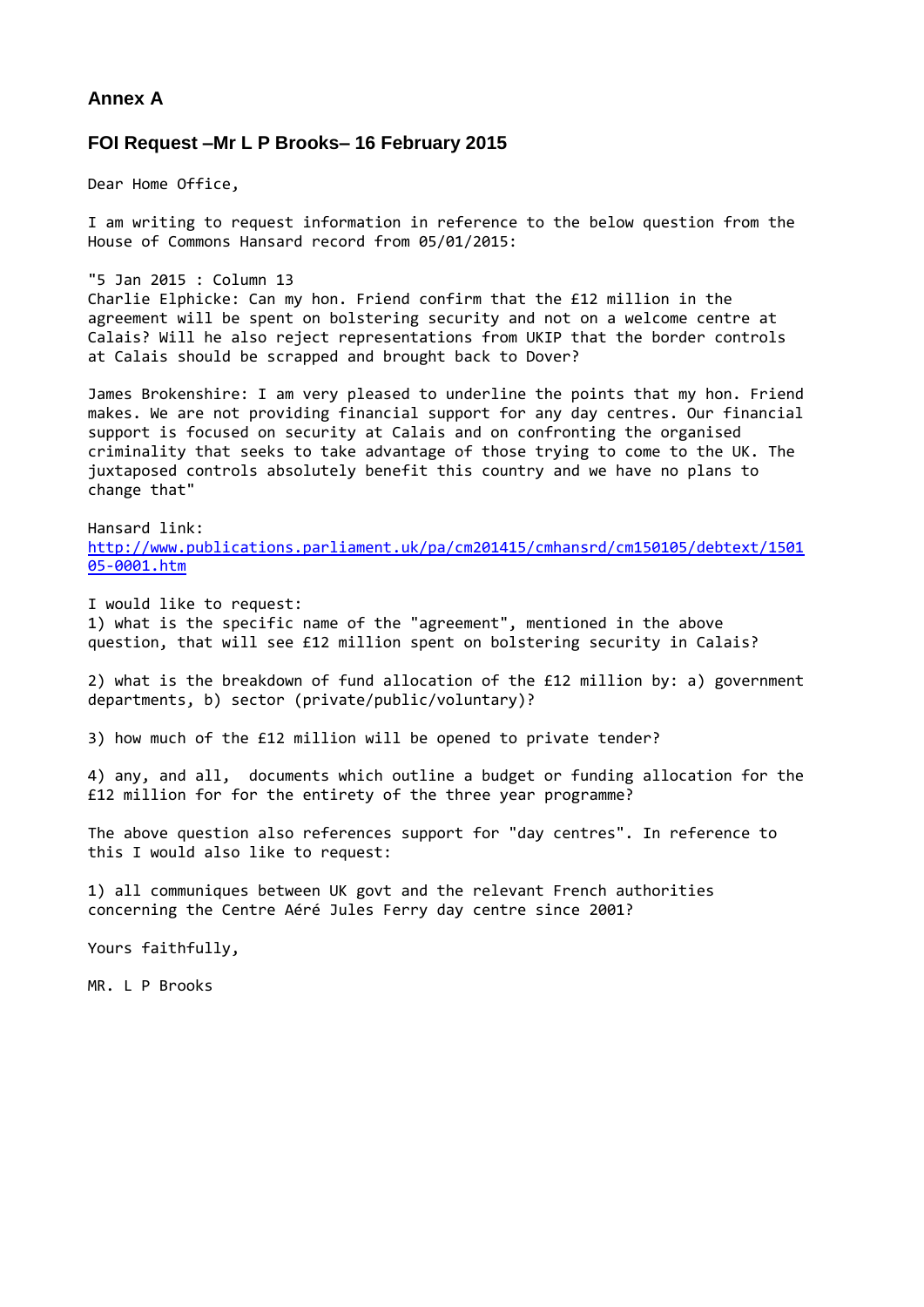## **Annex B**

1) what is the specific name of the "agreement", mentioned in the above question, that will see £12 million spent on bolstering security in Calais?

There is no specific name for this agreement: the agreement follows the UK/France joint statement 2014 which can be seen in full via the following link:

[http://www.google.co.uk/url?url=http://www.statewatch.org/news/2014/sep/uk-fr-2014-](http://www.google.co.uk/url?url=http://www.statewatch.org/news/2014/sep/uk-fr-2014-09-20-joint-statement-calais-en.pdf&rct=j&frm=1&q=&esrc=s&sa=U&ei=mXD4VLWODq-M7AbZy4GICw&ved=0CCAQFjAD&usg=AFQjCNEG3bkERnnhxkPP_hxFg9YK-W7q_A) [09-20-joint-statement-calais](http://www.google.co.uk/url?url=http://www.statewatch.org/news/2014/sep/uk-fr-2014-09-20-joint-statement-calais-en.pdf&rct=j&frm=1&q=&esrc=s&sa=U&ei=mXD4VLWODq-M7AbZy4GICw&ved=0CCAQFjAD&usg=AFQjCNEG3bkERnnhxkPP_hxFg9YK-W7q_A)[en.pdf&rct=j&frm=1&q=&esrc=s&sa=U&ei=mXD4VLWODq-](http://www.google.co.uk/url?url=http://www.statewatch.org/news/2014/sep/uk-fr-2014-09-20-joint-statement-calais-en.pdf&rct=j&frm=1&q=&esrc=s&sa=U&ei=mXD4VLWODq-M7AbZy4GICw&ved=0CCAQFjAD&usg=AFQjCNEG3bkERnnhxkPP_hxFg9YK-W7q_A)[M7AbZy4GICw&ved=0CCAQFjAD&usg=AFQjCNEG3bkERnnhxkPP\\_hxFg9YK-W7q\\_A](http://www.google.co.uk/url?url=http://www.statewatch.org/news/2014/sep/uk-fr-2014-09-20-joint-statement-calais-en.pdf&rct=j&frm=1&q=&esrc=s&sa=U&ei=mXD4VLWODq-M7AbZy4GICw&ved=0CCAQFjAD&usg=AFQjCNEG3bkERnnhxkPP_hxFg9YK-W7q_A)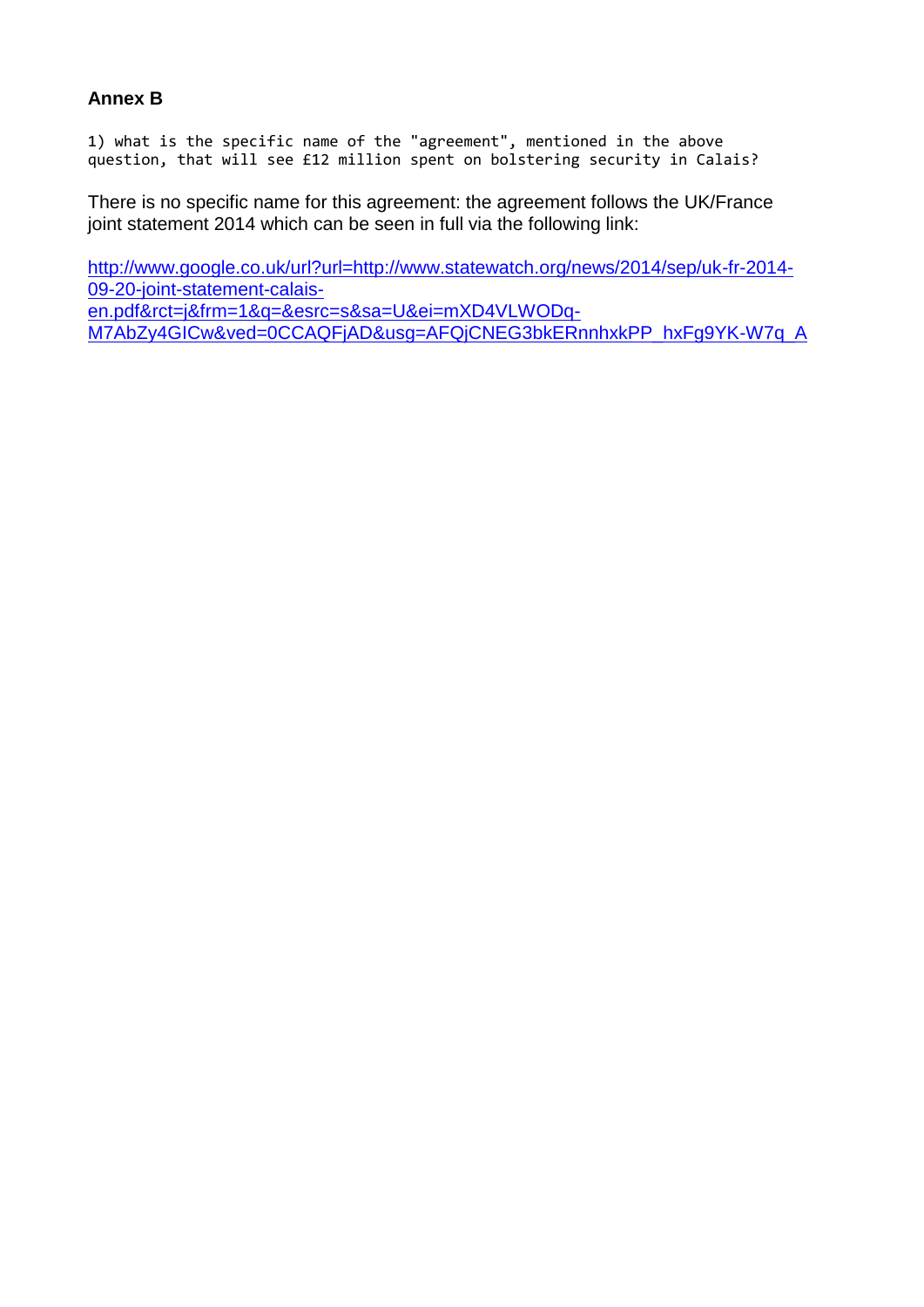# **Annex C**

```
2) what is the breakdown of fund allocation of the £12 million by: a) government 
departments, b) sector (private/public/voluntary)?
```
At this point it might be helpful if I clarify that £10.5m of the £12m Joint Fund is committed i.e. it has been decided how this money will be used. Although the specific details have not yet been finalised, we estimate that out of the figure of £10.5m; £2.38m is likely to be allocated to Government Departments, and £8.12m is likely to be allocated to the private, public and voluntary sector.

The remaining (£1.5m) balance is not yet committed and different options are currently being considered.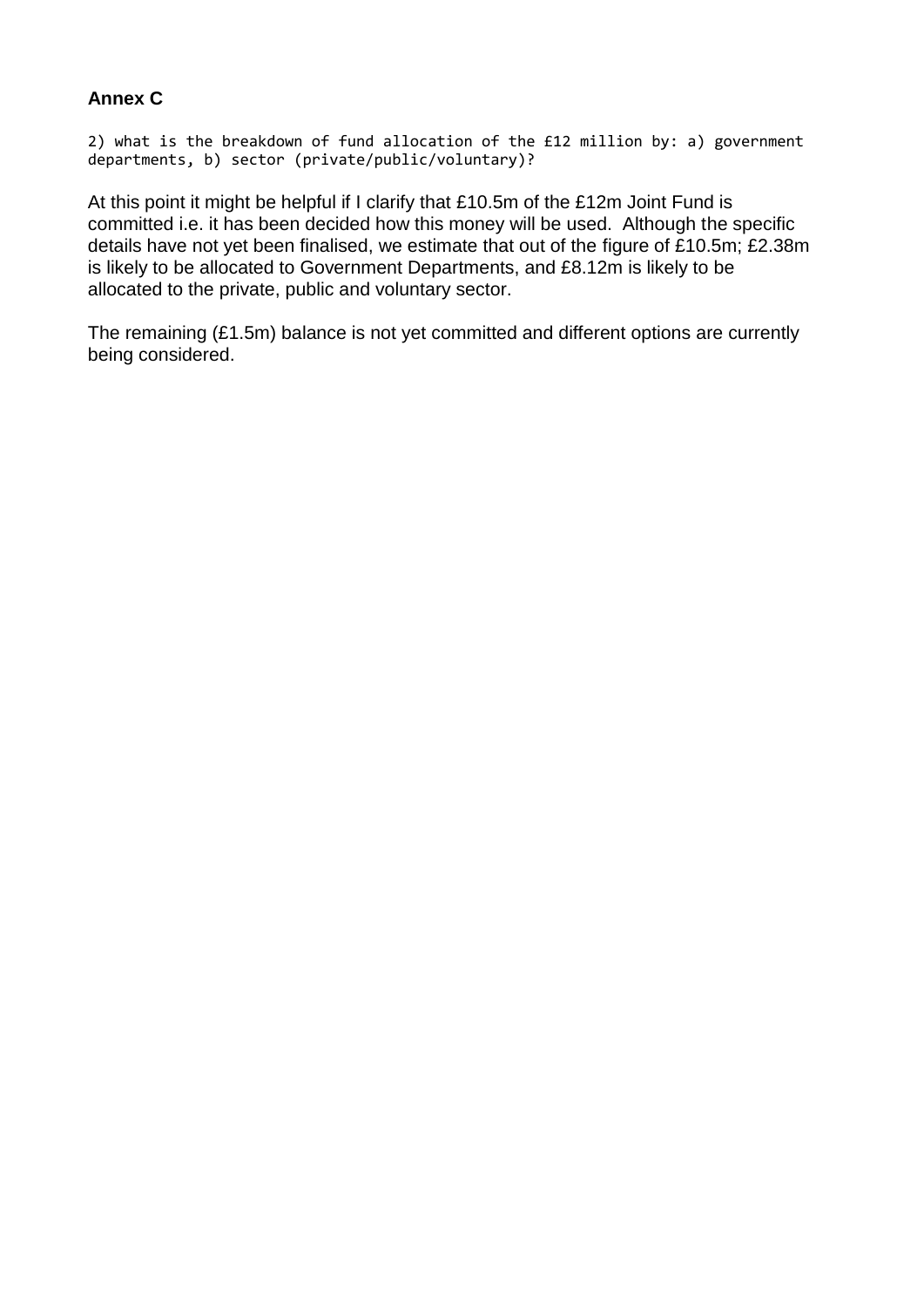# **Annex D**

3) how much of the £12 million will be opened to private tender?

Of the £10.5m committed to the Joint Fund, £6.3m has been opened for private tender.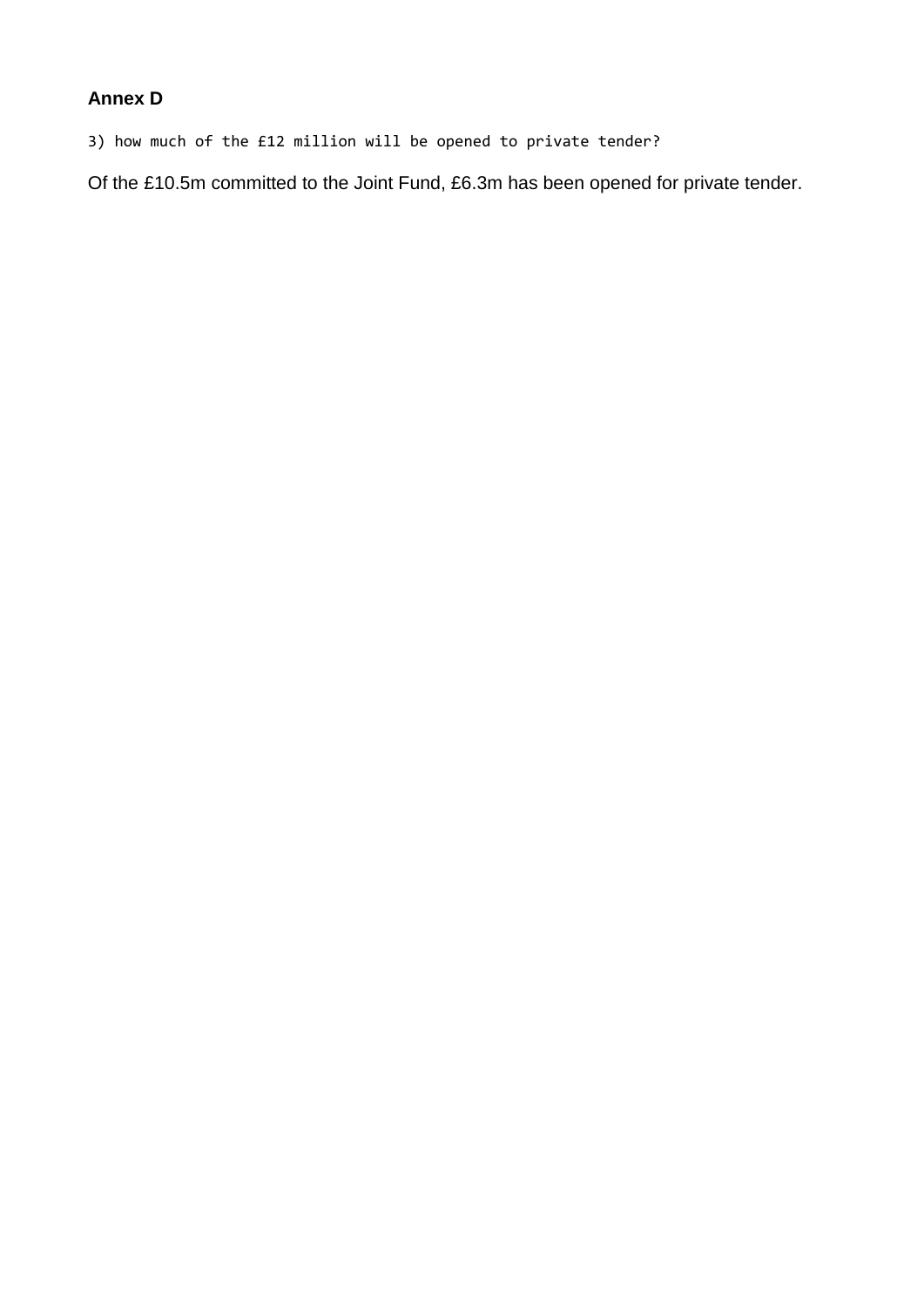# **Annex E**

4) any, and all, documents which outline a budget or funding allocation for the £12 million for for the entirety of the three year programme?

I can confirm that this information is held by the Home Office, however, I have decided that this information cannot be disclosed pursuant to the exemption at section 43(2) of the Act.

While some of the exemptions in the Act are 'absolute', the majority are what is termed as 'qualified' and are subject to a Public Interest Test (PIT).

The exemption under section 43(2) is one such exemption. The PIT is used, in the case of this exemption, to assess the balance of the public interest for and against the requirement to say whether it is in the public interest for the requested information to be disclosed or not. The 'public interest' is not the same as what interests the public. In carrying out a PIT we consider the greater good or benefit to the community as a whole.

The 'right to know' must be balanced against the need to enable effective government and to serve the best interest of the public. The Act is 'applicant blind'. This means that we cannot, and do not, ask about the motives of anyone who asks for information.

In providing a response to one person, we are expressing a willingness to provide the same response to anyone, including those who might represent a threat to an individual or to the UK.

On this basis, and with regard to question 4 of your request, please find set out below, a consideration of the balance of public interest with respect to section 43(2) of the Act.

The full text of the Act reads as follows:

*43 - (2) Information is exempt information if its disclosure under this Act would, or would be likely to, prejudice the commercial interests of any person (including the public authority holding it).*

Section 43(2) allows us to exempt information if its disclosure would, or would be likely to, prejudice the commercial interests of any persons. If we were to disclose some of the information you have requested, this would be likely to prejudice the commercial interests of both the Home Office and those companies with whom the Home Office enters into contracts.

This exemption requires us to consider whether, in every respect the public interest in maintaining the exemption stated above, outweighs the public interest in disclosing the information.

### Considerations in favour of disclosing the requested information

We have considered the public interest in disclosing the information to you. There is a general public interest in openness and transparency in the Home Office's use of public funds, and in particular to maintain the department's accountability to taxpayers. Disclosure of this information would demonstrate transparency on how decisions are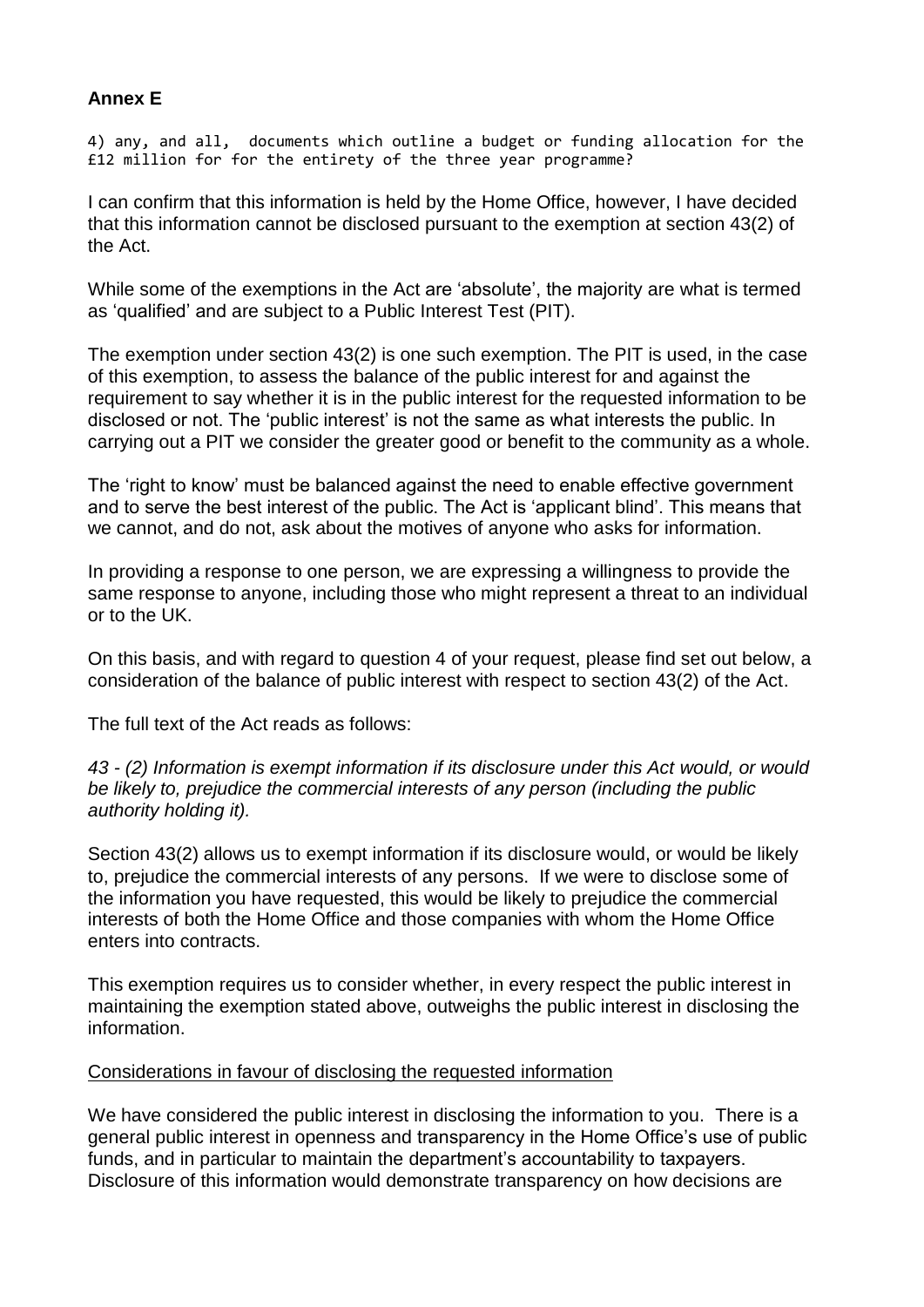made, how public funds are spent, and would in turn engender confidence in the integrity of the procedures involved. The public would also be in a better position to assess the decision-making processes and would be able to assess whether or not the Home Office is getting best value for money.

Releasing the requested information would lead to greater accountability between the Home Office and the public regarding government expenditure.

### Considerations in favour of withholding the requested information

We have also considered the public interest in maintaining the exemption to disclose the requested information. There is a public interest in Government departments being able to secure contracts that represent value for money and anything that would undermine this is not in the public interest. Value for money can be best obtained where there is a healthy competitive environment, coupled with the protection of the Government's commercial relationships with industry: were this not to be the case, there would be a risk that:

- Companies would be discouraged from dealing with the public sector, fearing disclosure of information that may damage them commercially, or
- Companies would withhold information where possible, making the decisionmaking process more uncertain as it would be based on limited and censored data.

At the time of this response, procurement activity is on-going and has not yet been completed. Therefore disclosure of the requested information would be likely to prejudice the relationships and formality of the commercial process.

### **Conclusion**

Taking all the above considerations into account, we have concluded that the balance of the public interests identified lies in favour of maintaining the exemption. This is because the overall public interest lies in ensuring that the Home Office's ability to protect its commercial competitiveness is not prejudiced.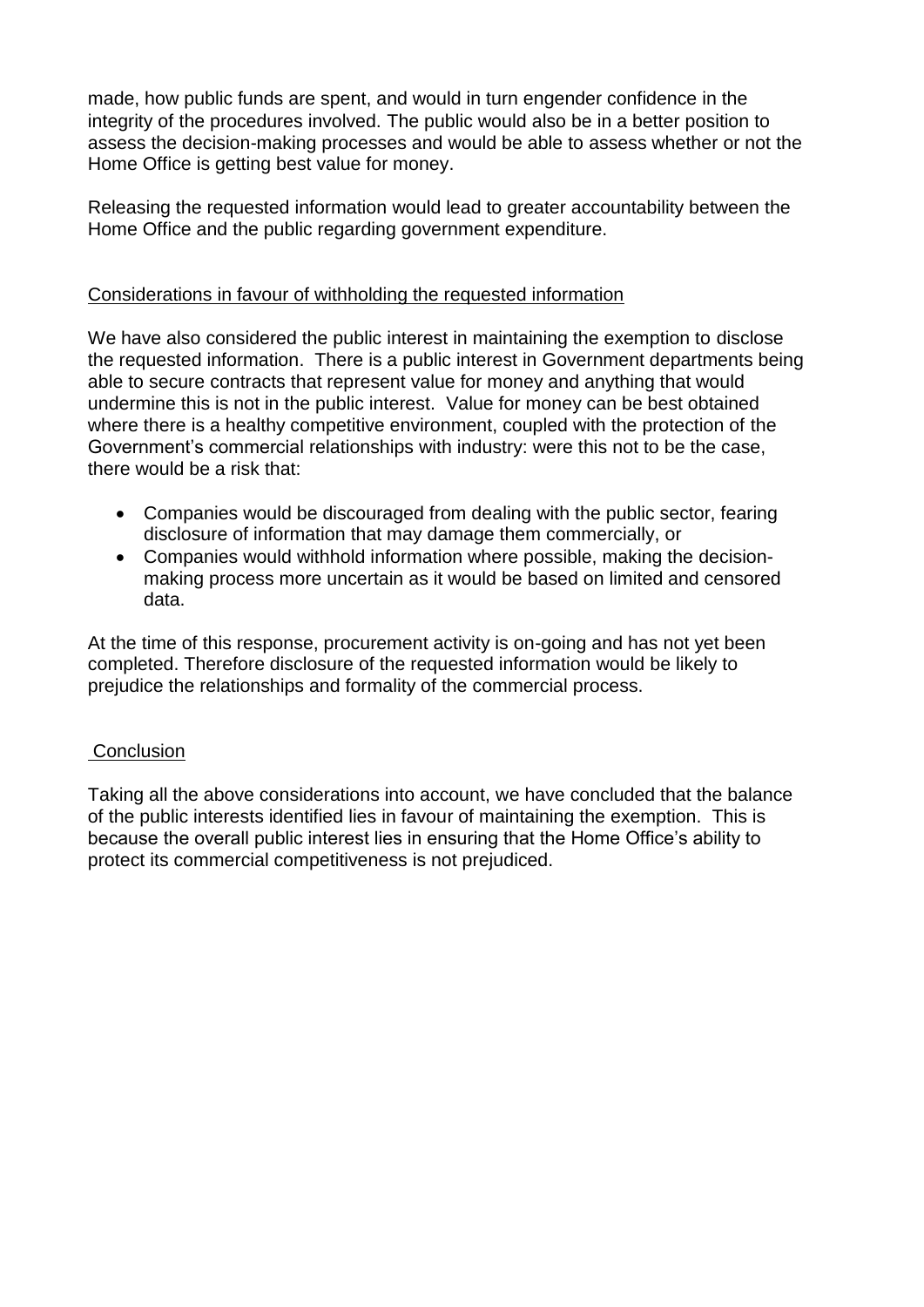# **Annex F**

1) all communiques between UK govt and the relevant French authorities concerning the Centre Aéré Jules Ferry day centre since 2001?

I can confirm that this information is held by the Home Office, however, I have decided that this information cannot be disclosed pursuant to the exemption at **section 27(1)** of the Act – **International relations**

The full text of the Act reads as follows:

*27 - (1) Information is exempt information if its disclosure under this Act would, or would be likely to, prejudice-*

*(a) relations between the United Kingdom and any other State, (b) relations between the United Kingdom and any international organisation or international court, (c) the interests of the United Kingdom abroad, or (d) the promotion or protection by the United Kingdom of its interest abroad.* 

# **Public interest considerations in favour of disclosure**

The Home Office recognises that that there is a general public interest in transparency and openness in government. Such openness would lead to a deeper public understanding and awareness in matters relating to international relations. In this context there is a public interest in knowing the content of communications between the UK government and the French authorities regarding the Centre Aéré Jules Ferry, since 2001. Disclosure would provide a real insight into diplomatic activity and the nature and extent of the relationship between the 2 countries.

### **Public interest considerations in favour of maintaining the exemption**

The Home Office recognises that disclosure could adversely affect not only the UK's relationship and reputation with the French authorities, but also with other countries. Delivery of our domestic and foreign policy objectives relies to a large extent on the free flow of confidential information between the UK and other countries. Full and frank discussions take place; views and information are exchanged. There clearly would be a prejudice to international relations if the information you have requested is disclosed: countries may be less willing to assist the UK in the future and/or less likely to share such documents or information with us, thereby impeding our ability to negotiate effectively with countries – for example on immigration matters – and also impeding our ability to develop and/or carry out public policy in the public interest of safety and security of UK citizens.

The effect of disclosure would clearly not be in the public interest.

### **Conclusion**

I have considered whether in all the circumstances of the case, the public interest in maintaining the exemption outweighs the public interest in disclosing the information. I